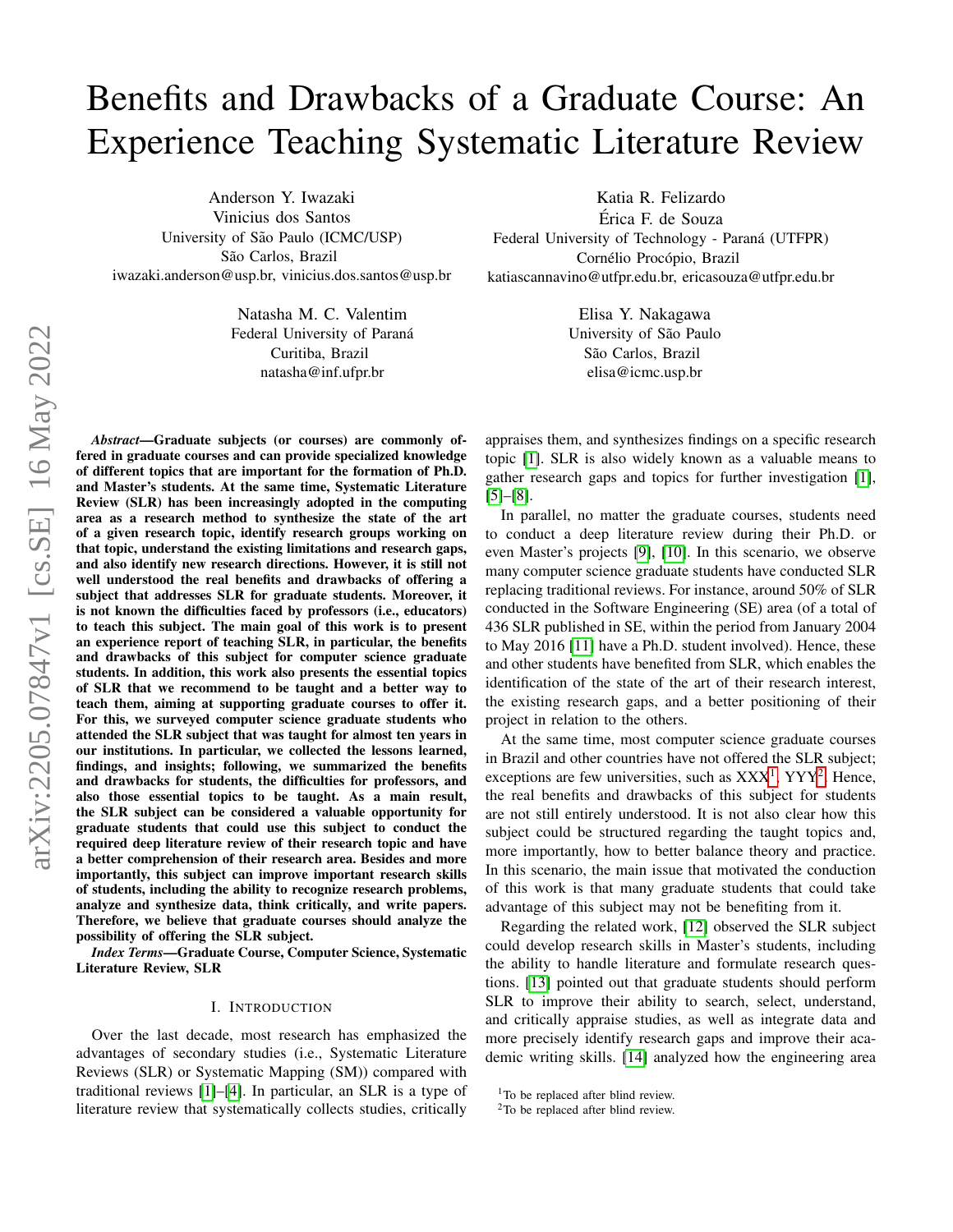has conducted SLR and proposed improvements in the SLR process focusing on engineering graduate courses. In the same direction, [\[15\]](#page-8-5) showed the way to adapt the SLR process to be taught in the engineering area. Despite these related works have brought important contributions, as far as we know, there is still a lack of studies investigating the real benefits and drawbacks of SLR subject to graduate students. There are also no recommendations on SLR topics that could be taught and the ways to better teach them.

In this scenario, the main goal of this work is to report an experience teaching SLR, focusing mainly on the benefits and drawbacks of the SLR subject for computer science graduate students. To do that, we performed a long-term study by analyzing the SLR subject offered in the computer science graduate course at  $XXX<sup>3</sup>$  $XXX<sup>3</sup>$  $XXX<sup>3</sup>$ . This one-semester subject that combines theory and practice was offered nine times (once a year), and a total of 153 students attended it. More importantly, SLR was offered as a principal topic, i.e., the subject only focused on SLR and its process. Considering that the design of graduate subjects is sometimes challenging for graduate courses with respect to topics to be included and abilities/knowledge to be improved in students, this work also delineates the essential topics of SLR and experimented means to teach them. Finally, this work intends to show the undeniable value of SLR and also motivate graduate courses to offer it.

The remainder of this work is structured as follows. Section [II](#page-1-1) presents the research method used in this work. Section [III](#page-2-0) discusses the survey results. Section [IV](#page-3-0) presents the main results of this work, i.e., the benefits and drawbacks of SLR subject to graduate students and the SLR topics and means to teach them. Lastly, Section [V](#page-7-5) provides the final remarks.

### II. RESEARCH METHOD

<span id="page-1-1"></span>Figure [1](#page-1-2) summarizes the research method used in this longterm study. It is worth saying three of the authors of this paper are professors (i.e., educators) who have taught the SLR subject in their institutions and have conducted SLR and SM for more than 15 years together with their Ph.D. and Master's students, such as  $()^4$  $()^4$  These professors have also worked as researchers on SLR and published their contributions, such as in  $(0)^5$  $(0)^5$ .

Hence, after these professors taught the SLR subject for almost 10 years, we surveyed students who attended this subject. Following, considering the survey results (presented in Section [III\)](#page-2-0) together with our experience, knowledge, and insights collected during the years, we delineated the benefits and drawbacks of this subject for students and also difficulties to professors who teach it (presented in Section [IV-A\)](#page-3-1). We also delineate the set of topics relevant to be taught as well as better ways to teach them (described in Section [IV-B\)](#page-6-0).

In particular, regarding the survey, its planning and conduction were organized in five steps according to [\[16\]](#page-8-6):



<span id="page-1-2"></span>Fig. 1. Overall of the research method applied in this work

- Steps 1: Survey definition: We established four goals (G) to gather the students' opinions: G1: Identification of who should attend the SLR subject; G2: Identification of the contents that should be taught in the SLR subject; G3: Identification of the skills developed in students who attended the SLR subject; and G4: Identification of difficulties of who attended the SLR subject.
- Step 2: Survey instrument development<sup>[6](#page-1-5)</sup>: The questionnaire had four sections: (i) Consent (one question); (ii) Student's profile (10 questions); (iii) SLR subject (three questions, each one for achieving G1 to G3); and (iv) Students' impressions (three questions for G4). Questions associated with G1 to G3 were rated using the Likert scale (Strong agree  $= 5$ , Agree  $= 4$ , Undecided  $= 3$ , Disagree  $=$ 2, and Strong Disagree = 1), while those associated with G4 were open questions.
- Step 3: Evaluation of the survey instrument: We conducted a pre-test with a smaller sample (a postdoctoral researcher who had already attended the SLR subject) to identify improvements in the questionnaire. We also analyzed the reliability of the survey considering Cronbach's alpha test [\[17\]](#page-8-7), which verified that the Likert scale was reliable. The reliability of our survey is 94% (or Excellent).
- Step 4: Data collection: We invited 153 students who attended the SLR subject between 2011 to 2019. They were from various computing areas, including software engineering, artificial intelligence, computing network, human-computer interaction, reconfigurable computing, and education. A total of 32 participants (16 Ph.D. students and 16 Master's students) answered our questionnaire and data was collected through an online form.
- Step 5: Results: We used two statistical methods (mode and medium) to interpret results associated with G1 to G3. For the open questions (G4), to systematically analyze the information collected from participants, we used Grounded Theory [\[18\]](#page-8-8), [\[19\]](#page-8-9), which encompasses two techniques [\[19\]](#page-8-9): (i) open coding that identifies codes that are separated into discrete parts for analysis; and (ii) axial coding that handles connections between codes

<span id="page-1-0"></span><sup>&</sup>lt;sup>3</sup>To be replaced after blind review.

<span id="page-1-3"></span><sup>4</sup>To be replaced after blind review.

<span id="page-1-4"></span><sup>5</sup>To be replaced after blind review.

<span id="page-1-5"></span><sup>6</sup>Complete instrument of this survey is available in [https://drive.google.com/](https://drive.google.com/file/d/10lipRCOnUBtuSBNmdjs2-h_aSHTvsT1k/view?usp=sharing) [file/d/10lipRCOnUBtuSBNmdjs2-h](https://drive.google.com/file/d/10lipRCOnUBtuSBNmdjs2-h_aSHTvsT1k/view?usp=sharing) aSHTvsT1k/view?usp=sharing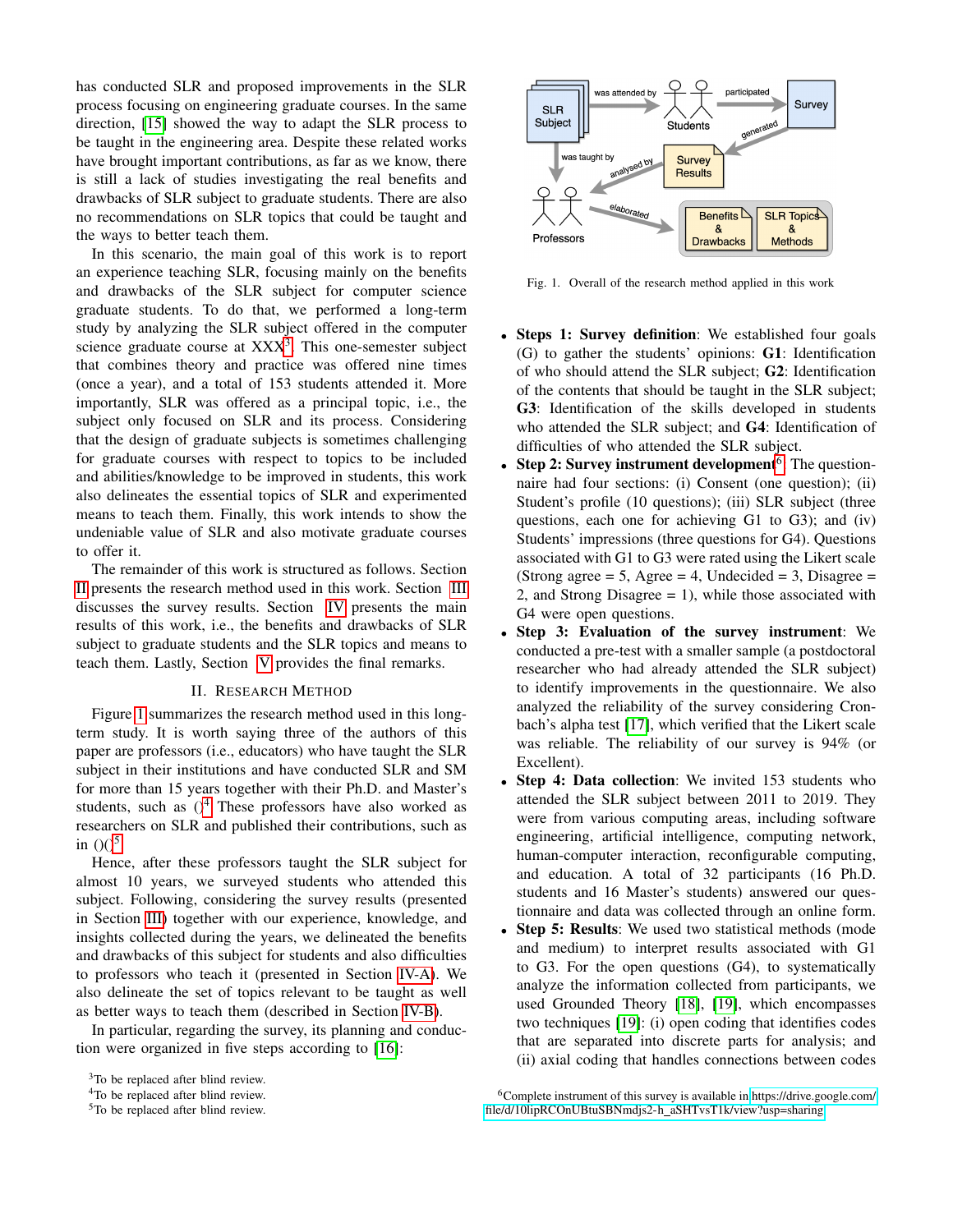and groups them according to their similarities (in our case, the impressions and/or difficulties of students when attending the SLR subject). The next section presents the survey results.

## III. SURVEY RESULTS

<span id="page-2-0"></span>Figure [2](#page-3-2) summarizes G1 and shows who should attend the SLR subject according to participants<sup>[7](#page-2-1)</sup>. Most of them agreed or strongly agreed with five (of six items), as the mode and medium show. As expected, participants claimed that those who need to understand better the SLR process should attend it. At the same time, students that need to develop research skills (which are actually fundamental for graduate students) should attend it, similarly to those that need to develop the ability to systematically search for evidence/studies in the literature and understand and get knowledge from scientific studies. Otherwise, SLR subject seems not relevant to those that need to develop teamwork skill and networking. We argue this occurs because each student has interest in a specific research topic and, hence, they focus on his/her own SLR; however, students should be closely accompanied by specialists in their research topic (e.g., their supervisors) who should be able to mainly revise confidently the SLR protocol.

To achieve G2, we questioned participants about the relevance of the topics taught in the subject. Figure [3](#page-3-3) shows that almost all participants agreed or strongly agreed that all topics are relevant, as also pointed out by mode and medium. There is an inclination that the preparation of the SLR protocol and analysis/synthesis of results are more relevant. Meanwhile, the discussion about the difference between SM and SLR as well as challenges to the SLR conduction seem to some extent less relevant compared with the others. We observe all topics considered relevant (i.e., topics 1 to 6) are essential to conducting SLR as a whole, i.e., (i) a good understanding of theoretical and practical aspects; (ii) preparation of a good SLR protocol (which guides the review and documents its execution); (iii) conduction of the SLR following the protocol (i.e., systematic search for studies and application of selection criteria); (iv) synthesis of results; and (v) identification of threats to validity.

Concerning G3, Figure [4](#page-3-4) shows most students agreed or strongly agreed that SLR subject made it possible to develop various skills. As expected, two skills or knowledge directly associated with the subject's contents highlighted, i.e., the knowledge about the SLR process and the SLR protocol elaboration. It is also expressive that knowledge and practical skills essential for graduate students are highlighted. Another relevant skill is the ability to accurately use the tools and databases (i.e., database search engines) to find evidence of a given research topic. Other three skills for graduate students can be also developed, i.e., the ability to recognize research problems (of studies being analyzed or even of their graduate projects), the enhancement of thinking critically (on the studies analyzed or even on their studies), and also the ability to interpret data. Another skill considered essential for good researchers is the ability to plan, write, and publish scientific papers. We claim this skill is developed because this subject requires the reading of various studies and also tightly motivates students to publish their SLR in a scientific event or journal. Actually, most respondents (16 of 32) published their SLR in scientific events or specialized journals<sup>[8](#page-2-2)</sup>, while almost all of them (26 of 32) used the SLR in their dissertations/thesis. Otherwise, as previously pointed out, this subject seems not to promote teamwork skills and networking. Moreover, when asked if participants would recommend the subject to their colleagues, they claimed the attendance leveraged their research activities by mainly making it possible to better understand their research area (through the accurate discovery of associated studies), besides the opportunity to publish a paper.

The three open questions gathered the students' impressions and/or difficulties and achieved G4. After analyzing the answers using coding<sup>[9](#page-2-3)</sup>, three issues highlighted: (i) lack of deeper knowledge of their research area; (ii) inherent difficulty of the SLR; and (iii) time constraints. Participants pointed out the *lack of deeper knowledge of their research area* as the main difficulty when attending the subject. Most of them were starting in a new research topic and did not have the confidence to, for instance, define the main goal of the SLR or the right research questions. We observe that almost always students proceed with various changes and adjustments in the SLR protocol, including in the SLR scope, search strategies, and even synthesis of results. This result is in line with a study published in  $()^{10}$  $()^{10}$  $()^{10}$ , which showed that the protocol must be iteratively defined through many refinements during the planning phase. These refinements are expected to achieve good SLR, while they can occur independently of the level of experience of the researchers with SLR.

The lack of knowledge of students on their research area directly leads to the *difficulty in all tasks required to the SLR conduction*. Hence, the search for relevant studies was pointed out as challenging due to the need for a suitable search string (composed of keywords, synonymous, and appropriate combination among them). In most cases, students are required to read various studies to identify suitable keywords and their synonyms. The correct use of such string in digital databases is another challenge. In general, these databases are not wellsuited to support automated searches; hence, a given search string needs to be accurately adapted to each database, which also continuously updates its search engine (e.g., ACM DL has updated its engine each around two years). Besides, students have sometimes difficulty determining whether a given study is relevant or not only considering the selection criteria. Elaboration of the data extraction form was also mentioned

<span id="page-2-1"></span><sup>&</sup>lt;sup>7</sup>The raw data is available on [https://drive.google.com/file/d/1](https://drive.google.com/file/d/1_6WYik223__MIOQ-RPSh5X0bVRf5sI-n/view?usp=sharing)\_6WYik223\_ [MIOQ-RPSh5X0bVRf5sI-n/view?usp=sharing](https://drive.google.com/file/d/1_6WYik223__MIOQ-RPSh5X0bVRf5sI-n/view?usp=sharing)

<span id="page-2-2"></span><sup>8</sup>Available on [https://drive.google.com/file/d/](https://drive.google.com/file/d/1O5RYzZ5v7FWDbyuFm2lVogbaZbN5ZP5m/view) [1O5RYzZ5v7FWDbyuFm2lVogbaZbN5ZP5m/view](https://drive.google.com/file/d/1O5RYzZ5v7FWDbyuFm2lVogbaZbN5ZP5m/view)

<span id="page-2-3"></span><sup>&</sup>lt;sup>9</sup>Raw data and data analysis are available on [https://drive.google.com/file/](https://drive.google.com/file/d/1ivZ6GxkAHus5FozMdBA8EDtvX0ogWQte/view) [d/1ivZ6GxkAHus5FozMdBA8EDtvX0ogWQte/view](https://drive.google.com/file/d/1ivZ6GxkAHus5FozMdBA8EDtvX0ogWQte/view)

<span id="page-2-4"></span><sup>10</sup>To be replaced after blind review.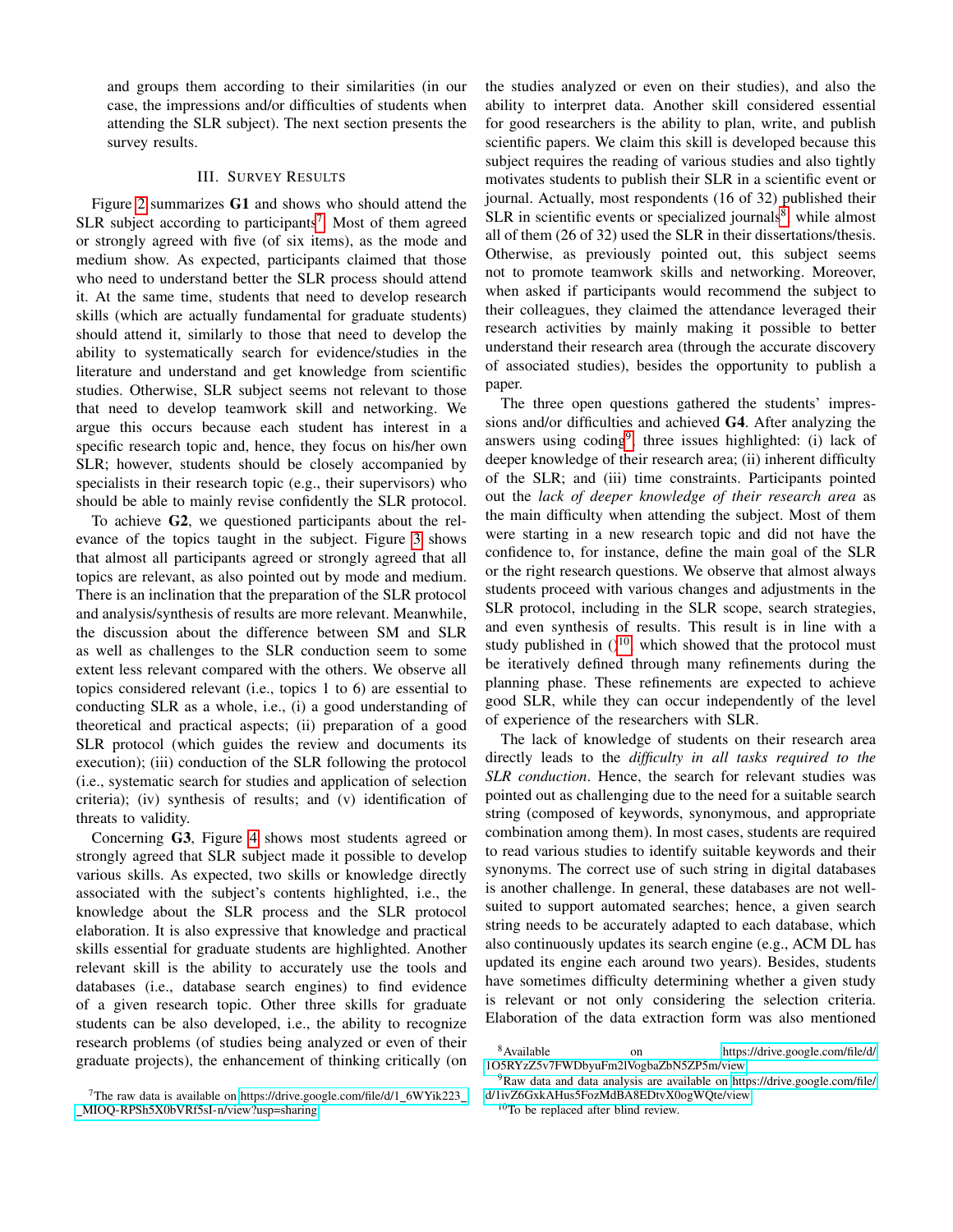

<span id="page-3-2"></span>Fig. 2. Who should attend the SLR subject



<span id="page-3-3"></span>Fig. 3. Topics taught in the SLR subject



<span id="page-3-4"></span>Fig. 4. Skills developed in students who attended the SLR subject

as another difficulty due to the doubt about what to extract from the studies.

Participants also revealed *time constraint* was another difficulty. Performing an SLR demands considerable time and effort, together with the need to balance effort and time with other activities. Most students start their SLR during the subject, but data extraction and results synthesis are further completed, intending to use the SLR to replace the literature review required for their Master's or Ph.D. projects.

This survey supported us to the elaboration of the main contributions of this paper, presented in the next section.

## IV. RESULTS

<span id="page-3-0"></span>The survey results associated with G1 to G4 together with our experience teaching the SLR subject for years made us possible to find: (i) five benefits of this subject for graduate students; (ii) three drawbacks of this subject for these students; (iii) two main difficulties for professors who teach SLR; and (iv) the main topics that could be taught in the SLR subject and the way to better teach them.

The next subsection details the benefits, drawbacks, and difficulties, as summarized in Figure [5,](#page-3-5) while the other subsection discusses the main topics of SLR.



<span id="page-3-5"></span>Fig. 5. Benefits, Drawbacks, and Difficulties of SLR Subject

#### <span id="page-3-1"></span>*A. Benefits, Drawbacks, and Difficulties*

As with any other graduate subject, the SLR subject can benefits students. We identified a set of five benefits that together could contribute to leverage students to become more prepared researchers in their field.

Considering that graduate students, and undoubtedly all Ph.D. students, should conduct a deep literature review as part of their projects, the SLR subject can provide an opportunity for them to perform that task through a nonbiased, transparent, and well-defined process. Grounded on a systematic research method [\[1\]](#page-7-0), a detailed state of the art of the research topic can be gathered, including the identi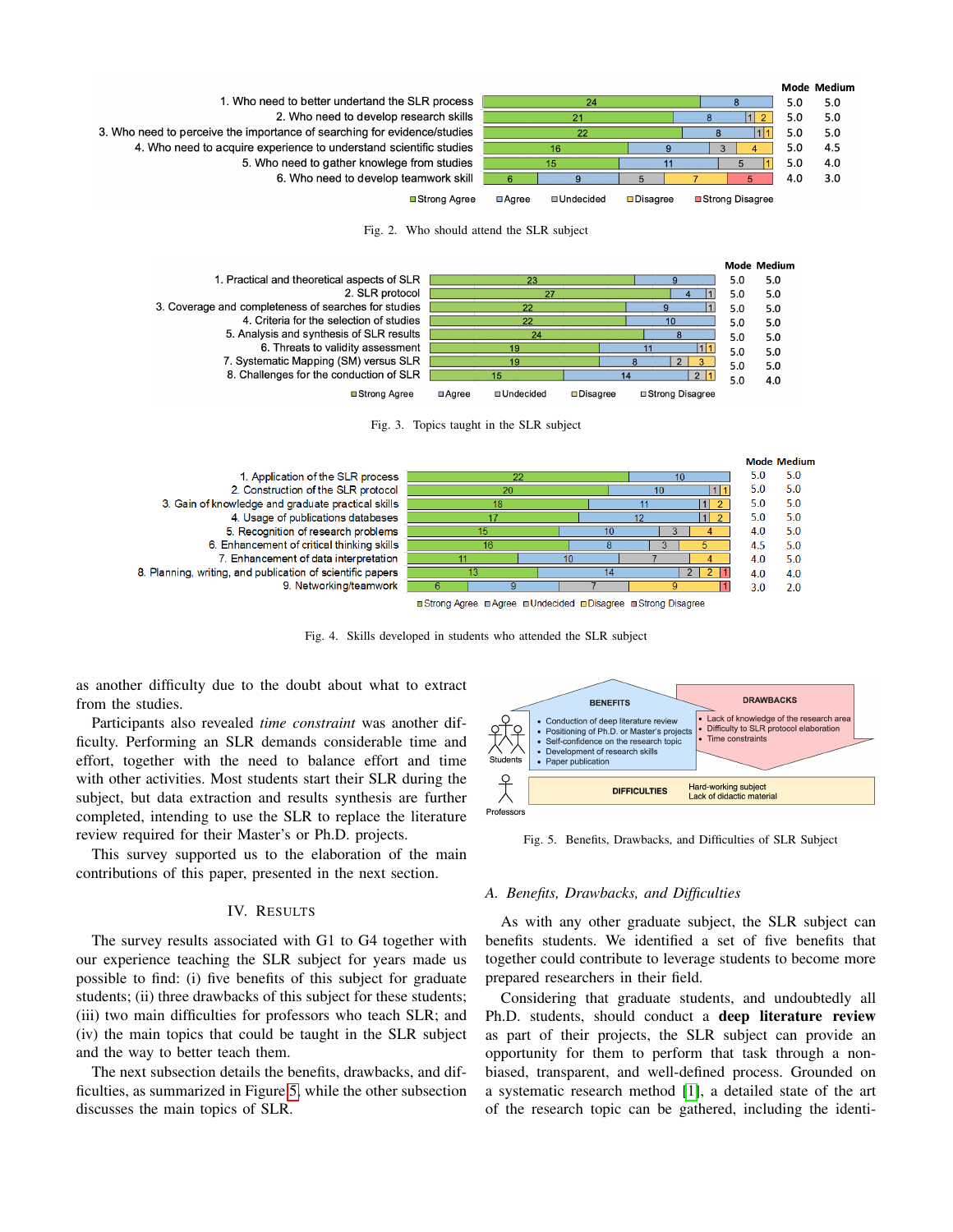fication and combination of commonalities and differences among evidence from various studies, identification of existing research gaps and challenges, and production of reliable and accurate conclusions about a given topic. In this perspective, we recommend students conduct SLR to perform the required deep literature review. However, it is worth highlighting the gains aforementioned can be achieved only if SLR are correctly planned and conducted, following well-experimented guidelines and processes as well as assuring that all tasks are properly performed and auditable. From our experience teaching SLR, we observe there are many decisions that students need to take along with the entire SLR process, and wrong decisions usually lead to many mistakes and, as a consequence, erroneous answers to the research questions. Examples of decisions, just to mention a few, are regarding the: (i) search string (i.e., which keywords, their synonymous, and composition among them should be adopted); (ii) databases (i.e., depending on the research topics, specific databases are required, in particular, when such topics are positioned in a multidisciplinary area, like computing and social science); (iii) use of databases' search engine (i.e., the wrong configuration of the search string for each database's search engine is a recurrent error and, as a consequence, a greater number of notrelated studies could be returned or important studies could be missed); and (iv) selection criteria (i.e., which the better inclusion and exclusion criteria are, from diverse selection criteria that could be adopted, aiming at correctness and productivity of the selection task). At the same time, by usually addressing emerging research topics, almost all SLR conducted during the SLR subject have been unique so that decisions taken in existing SLR even those in closer topics cannot be exactly reused. In this scenario, the SLR subject has supported students to take righter decisions.

Students are also sometimes required to update the literature review to include it in the final version of their theses. In this case, when the review was previously conducted via an SLR, it can be more easily updated. To do that, SLR must have been well-documented, registering not only those elements usually recommended to be documented such as the SLR protocol [\[11\]](#page-8-1) but also we particularly recommend documenting those non-trivial elements, such as keywords or databases not used, studies excluded, and all decisions taken during the SLR conduction together with existing alternatives, the selected alternative, and rationales, e.g., all publications databases that were not used and reasons for that.

With their projects ahead still starting, students who have attended the SLR subject do not completely understand yet their projects regarding the exact research problem to be addressed, goals, research method to be followed, and expected contributions. The SLR conduction can support them to identify the state of the art of the associated research, existing gaps, and challenges of their research topic. Hence, another benefit is that the SLR subject makes it possible for students to start to better understand and position their Ph.D. or Master's projects within the research area. At the same time, we have observed the students have recurrently used the SLR results to make decisions about their project, including regarding the scope, goals, and expected contributions. Hence, we believe the SLR subject and the conduction of an SLR are valuable means to drive research, enabling the opening of novel research topics. It is worth highlighting that students can then conduct evidence-based research, i.e., decisions taken are based on evidence from several studies found in the SLR. More importantly, having a broader and deeper knowledge of the research area, students can use the SLR to somehow assure the originality of their theses.

The self-confidence of the students on the research topic is another important benefit. As SLR requires that students systematically and rigorously explore studies in a topic, they become more familiarized with that topic and can gain confidence that they know possibly all related studies. SLR subject could then contribute to reducing the lack of confidence and uncertainty commonly faced by students who are sometimes novices in the area. Moreover, during the SLR conduction, important information about the research topic can be also collected, such as the research tendency (e.g., increase or decrease in the number of studies over the years), main researchers, research groups, and industry involvement working on that topic, leading countries or regions, maturity of the research topic, and research trends (e.g., if the topic and its subtopics are promising). All this knowledge is fundamental for somehow pushing students to become better researchers in their area.

The fourth benefit is the development of research skills by students. In turn, there exist different sets of research skills desired to be developed in graduate students [\[20\]](#page-8-10)–[\[23\]](#page-8-11). By analyzing these studies, we found the SLR subject could support the development of five important skills:

- Increase of knowledge on the research topic: Besides learning a rigorous and effective means to the literature surveys and its associated processes (which are taught in the SLR subject), this subject is an important opportunity for students to increase the knowledge concerning the background and foundations of their research topic by looking into the background section presented in almost all studies. Moreover, students can learn about different scientific methods and assessment methods (presented in the studies), while they can develop practical skills, e.g., dealing better with publications databases;
- Recognition of research problems: SLR subject requires that students look into the existing research problems as well as the research gaps, difficulties, and even contradictions being addressed by studies. Hence, students can develop the ability to recognize them and also the ability to elaborate the research problems for their projects and papers;
- Critical thinking: The SLR subject faces students to understand different solutions and alternatives, as well as positive and negative points from a variety of studies, pushing these students to engage in reflective and independent thinking and understand the logical connections among different ideas and, as a consequence, enhance the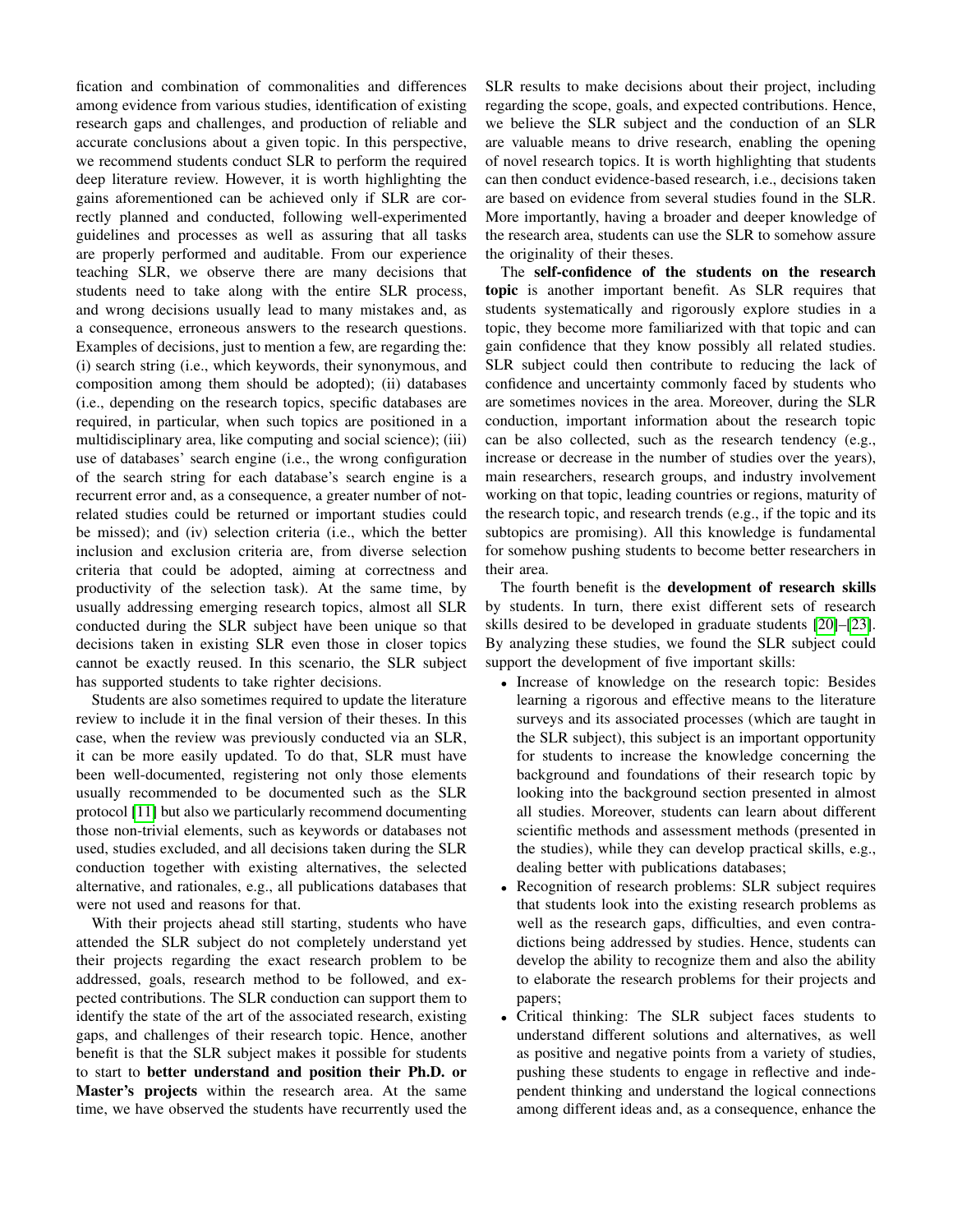critical thinking;

- Analysis and synthesis of data: SLR subject requires that students summarize data from various studies, define how to organize it, identify relevant data, and synthesize results. All these tasks require the ability to analyze and synthesize data, leading to the development of such important skills; and
- Writing and publishing: SLR subject demands the full reading of various types of scientific literature, such as theoretical and empirical original research, case report, case study, researchers' opinion (or position paper), surveys/reviews, including secondary studies. Students can then accumulate knowledge of this diversity that is surely positive to organize their future publications. At the same time, students can gain experience in writing papers when they report the results of their SLR as a paper.

The aforementioned skills are undoubtedly relevant for students, as also discussed in [\[15\]](#page-8-5), mainly those unmeasurable abilities, such as research problem recognition, critical thinking, and paper planning, writing, and publishing. Finally, aligned to the latter (writing and publishing), the fifth benefit is the possibility of students to publish a paper reporting the SLR conduction and results. We observe that, when attending the SLR subject, most students are starting their Ph.D. or Master's projects, which have not still produced results suitable for publication. Hence, by attending this subject, the publication of a paper containing results of their SLR is interesting. As previously found in our survey, around half part of students published the SLR started during the SLR subject in journals and scientific events. At the same time, good SLR are important contributions for any research area [\[14\]](#page-8-4), possibly attracting a number of citations.

Regarding the drawbacks of the SLR subject for students, we identified three drawbacks and also directions that could mitigate them. The first drawback is related to the lack of knowledge of students concerning their research area. Students in their first or second semester of graduate courses have usually attended the SLR subject at  $XYZ^{11}$  $XYZ^{11}$  $XYZ^{11}$ . At that moment, most of them have not still defined the exact topic of their project and sometimes have little knowledge of the topic that will be possibly researched. However, conducting high-quality SLR requires a deeper knowledge of the research topic [\[24\]](#page-8-12). To mitigate this lack, we recommend students have the support of more experienced researchers such as their supervisors to assure the quality of the SLR. If this support is not provided, we have observed students have difficulty proceeding with the steps of the SLR process, e.g., the definition of search strings and elaboration of adequate answers for research questions.

The second drawback refers to the difficulty of the SLR protocol elaboration. The SLR conduction and, in particular, the elaboration of the SLR protocol, are not trivial tasks. Such protocol involves various elements that need to be well-defined (e.g., research questions, search string, search

strategies, studies selection process, data extraction form, etc.). To mitigate this difficulty, we recommend building the SLR protocol iteratively, i.e., students perform iterative pre-tests of the protocol to observe its correctness, conciseness, coherence, and completeness and iteratively refine it. Considering our experience from the SLR subject, when such protocol is welldefined by students, they can to some extent more easily perform the next steps of the SLR process.

Another drawback is the time constraints of students. Graduation students have various time- and effort-consuming demands, such as other subjects, a part-time job (in some cases), responsibilities as teaching assistants, and other graduate program requirements that must be completed timely and satisfactorily. In the meantime, the SLR conduction actually consumes considerable time and effort; for instance, it is common for SLR to have more than 2,000 candidate studies to be verified. A big challenge is then to conciliate all academic and non-academic tasks together with the conduction of an SLR. To mitigate this issue, we recommend students focus specifically on the preparation and validation of the SLR protocol during the subject, which usually provides important support for those tasks. Following this, they can start the SLR conduction itself and finish it after the subject. We have also observed that the amount of time and effort required for SLR depends directly on the students' skills (e.g., ability of critical thinking and data synthesis) as well as their knowledge of the area. We also have observed that the protocol elaboration can particularly help students to gain such skills and knowledge; hence, the dedication to such protocol becomes even more important.

Concerning the difficulties that professors have faced when teaching SLR, two are relevant to be discussed. The first one is the hard-working nature of this subject. During the subject, each student usually conducts his/her SLR to comply with the literature review necessary for his/her graduate project proposal. In turn, each SLR is sometimes unique in the sense there are no others to be used as a closer reference. In this scenario, professors need to provide meaningful support for each student aiming to make the subject effective. But supporting concomitantly diverse SLR is a very complicated task. It is also hard due to the different rhythm of each SLR with, for instance, different numbers of studies to be managed, data to be extracted, and distinct methods to synthesize results. To minimize this difficulty, a closer involvement of supervisors or other experts in the research topic is necessary, but in many cases, they do not have enough knowledge of particularities of the SLR conduction. At the same time, it is debatable if all students could conduct an SLR of the same research topic, while the professor could have a level of control regarding, e.g., the search string, databases, and selection criteria to be used. We believe such "toy example" could be useful only for illustration and exercise, but not for an effective step towards the deep literature review that students need.

Another difficulty is the lack of didactic materials. It is known that there are many scientific materials of SLR (e.g., articles, technical reports, and books) sometimes address-

<span id="page-5-0"></span><sup>&</sup>lt;sup>11</sup>To be replaced after blind review.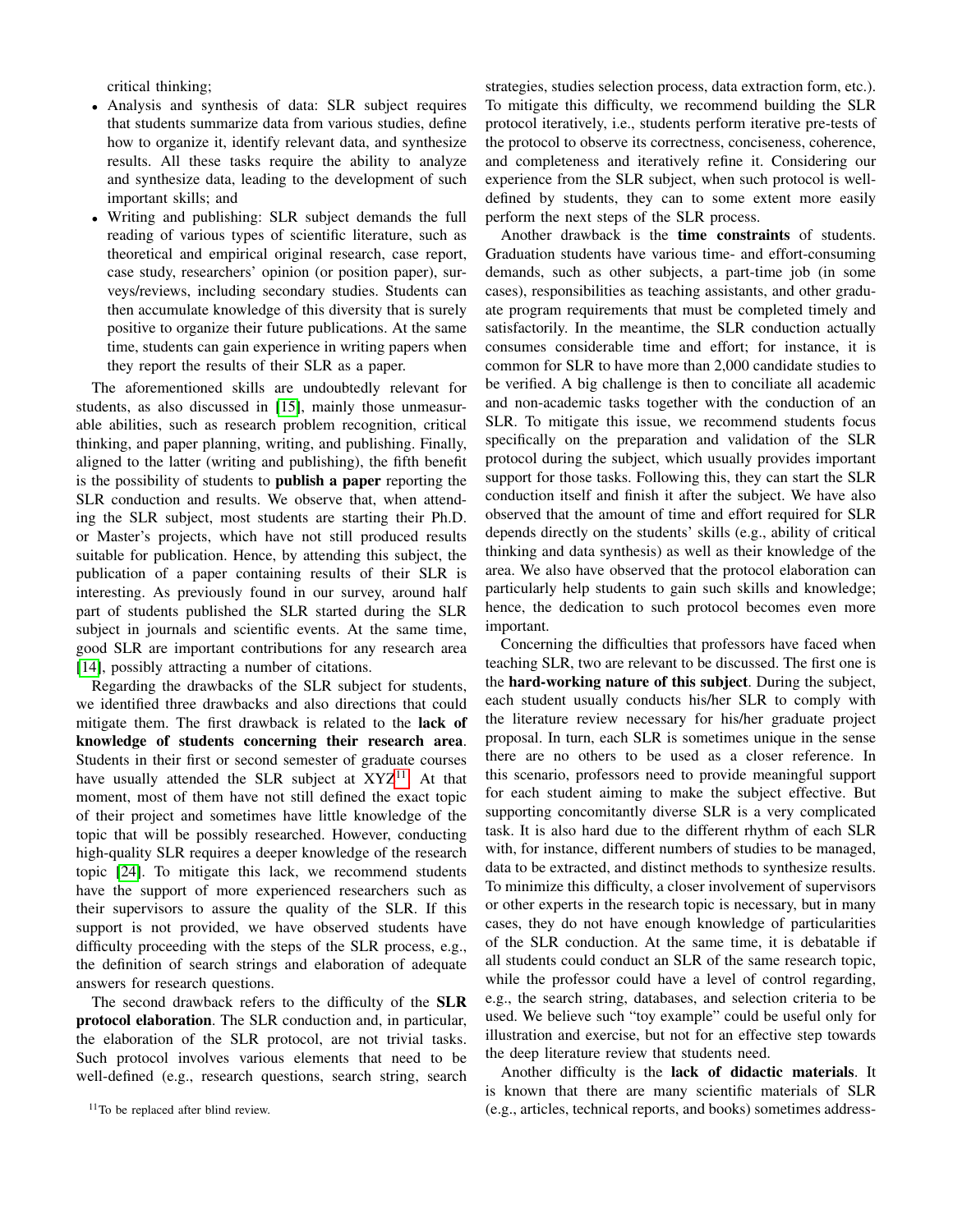ing theoretical issues. However, good didactic materials (in particular, books) are missing besides materials that address practical issues that we believe are core to assure the successful conduction of SLR. Some examples of practical issues are, to mention a few, the configuration of the search string to different databases' search engines, management of sometimes a large number of studies, and correct use of supporting tools. In this scenario, professors have difficulty connecting SLR theory and practice and provide suitable materials to be followed for the students.

We summarize that as with other subjects, there are difficulties for those who teach the SLR subject and also difficulties for students. However, this subject provides important benefits, in particular, those that can directly contribute to the Ph.D. and Master's theses. Hence, the next section presents some directions of the way that the SLR subject could be taught.

# <span id="page-6-0"></span>*B. Topics of SLR Subject*

After many adjustments done over the years regarding the topics taught in the SLR subject, we were able to define a set of eight main topics that we believe are comprehensive enough and relevant to be taught, as detailed below:

- 1) Theoretical foundation: This topic presents an overview of various types of literature review, including traditional literature review (a comparison between traditional literature review and SLR is provided in [\[7\]](#page-7-6), [\[25\]](#page-8-13)), rapid review [\[26\]](#page-8-14), multi-vocal literature review [\[27\]](#page-8-15), [\[28\]](#page-8-16), greyliterature review [\[29\]](#page-8-17), tertiary study [\[30\]](#page-8-18) and mainly SLR and SM. Comparison among them, highlighting their purposes, differences, and commonalities, as well as advantages and limitations, are discussed;
- 2) SLR process: This topic presents the theoretical aspects of SLR, an overview of the SLR 3-phase process (planning, conduction, and synthesis), and existing guidelines to conduct SLR. More importantly, this topic also encompasses discussions on the iterative nature of the SLR process that provides benefits and difficulties to students who are sometimes conducting their first SLR;
- 3) SLR planning: This topic addresses the core artifact of SLR, i.e., the SLR protocol. All items of the protocol, including the goal of the SLR, research questions, search string (and the ways to define and calibrate it), search strategy, primary study selection criteria, data extraction methods, and result synthesis methods, are discussed together with the most common approaches to define them;
- 4) SLR conduction: It is presented the means to search studies in the publication databases, the relevant databases for specific areas, and the particularities of each database. This topic also addresses existing strategies to increase the coverage and completeness of the search for studies, such as experts' opinions and snowballing technique [\[31\]](#page-8-19)–[\[34\]](#page-8-20). Moreover, assuring the coverage and completeness of the searches for studies is another issue presented and widely discussed with students;
- 5) SLR analysis and synthesis: This topic presents methods for the data analysis supported by tables or other visual/graphical representations (e.g., graphs, graphics, charts, infographics, word clouds, and geographical maps). Besides that, more importantly, methods for synthesis of SLR results, such as descriptive and quantitative synthesis (obtained through a statistical calculation), are also widely discussed with students;
- 6) Threats to validity: As with any other research method, diverse threats to the validity occur in SLR [\[35\]](#page-8-21). Hence, the main threats to validity, including construct validity, internal validity, and conclusion validity, and also how they could be mitigated, are presented and discussed;
- 7) SLR update: In the case of SLR conducted during the SLR subject by graduate students, such SLR are sometimes required to be updated to adhere to the final theses. Hence, this topic discusses the ways and important requirements, mainly regarding the documentation of SLR, so that SLR are more easily updated [\[11\]](#page-8-1); and
- 8) Supporting tools: Aiming at increasing the productivity and reliability of SLR results, the use of supporting tools is highly recommended. There are tools that can support almost all SLR process such as Parsifal<sup>[12](#page-6-1)</sup>, while bibliography management tools or reference managers are also useful, e.g., EndNote<sup>[13](#page-6-2)</sup>, JabRef<sup>[14](#page-6-3)</sup>, and Mendeley<sup>[15](#page-6-4)</sup>.

It is worth highlighting Topics 1 to 5 should be taught in that order, while the others could be provided along with the semester. For each topic, we also suggest possible ways to teach it, as summarized in Table [I](#page-8-22) (second column). The first two topics are mainly presented in expository classes, while the remaining are distributed in expository and handson classes aiming at achieving the synergy between theory and practice. Moreover, this subject must pay special attention to the learning method adopted to increase the students' engagement and learning. For instance, flipped classroom [\[36\]](#page-8-23), [\[37\]](#page-8-24) is interesting for this subject since it could leverage the motivation and engagement of students. Another approach is Case-Based Learning (CBL), which uses realistic narratives (cases) for educational purposes [\[38\]](#page-8-25), [\[39\]](#page-9-0) and has been already successfully applied in other subjects by promoting the students' learning and their critical thinking [\[39\]](#page-9-0).

In terms of duration and number of classes, we believe SLR can be adequately addressed in a one-semester subject with around 2-hour class and 6-hour out-of-class per week, whose distribution is presented in Table [I.](#page-8-22) Considering a 16-week semester, we believe such distribution of the topics in those classes can work well. In particular, the SLR subject should focus mainly on the SLR planning and conduction consuming approximately 50% of the classes. As stated before, a deeper discussion on the SLR planning during the classes should be performed, considering the time constraints of students.

<span id="page-6-3"></span><sup>14</sup><http://www.jabref.org>

<span id="page-6-1"></span><sup>12</sup><https://www.parsif.al>

<span id="page-6-2"></span><sup>13</sup><http://endnote.com>

<span id="page-6-4"></span><sup>15</sup><https://www.mendeley.com>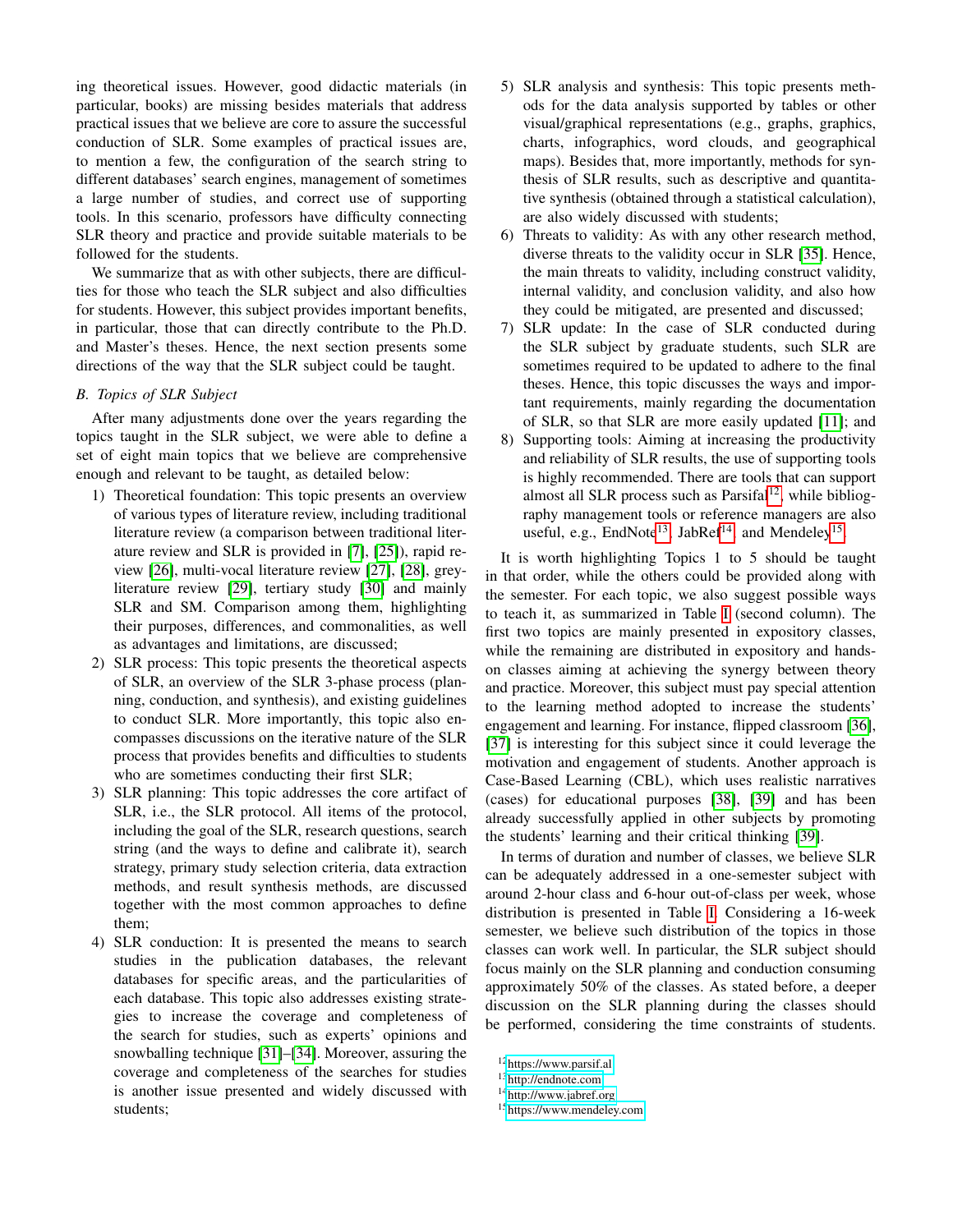Regarding the bibliography, there are relevant papers published in main journals and conferences on Empirical Software Engineering that could be adopted in this subject. For each topic, we selected a set of materials that has worked well in our classes, as listed in Table [I.](#page-8-22)

As stated before, each SLR developed during the SLR subject has been sometimes unique and has presented its specificity, including its scope, research topic covered, research questions, and publication databases. Although there exists such specificity, some commonality with SLR previously conducted also exists and can be reused. For instance, part of a search string or the same databases used in closer SLR can be used. Hence, good examples of SLR published in important vehicles can serve as references. Good vehicles to find these SLR in the software engineering area are the Journal of Systems and Software<sup>[16](#page-7-7)</sup>, Information and Software Technology[17](#page-7-8), and conferences like International Conference on Software Engineering (ICSE)<sup>[18](#page-7-9)</sup>, International Symposium on Empirical Software Engineering and Measurement (ESEM)<sup>[19](#page-7-10)</sup>, and International Conference on Evaluation and Assessment in Software Engineering  $(EASE)^{20}$  $(EASE)^{20}$  $(EASE)^{20}$ .

# V. FINAL REMARKS

<span id="page-7-5"></span>Graduate subjects can contribute to engaging students in their formation and paves the way to further become them good researchers. This paper presented an experience report on teaching SLR in a subject for computer science graduate students. While diverse benefits and drawbacks for students were observed together with the associated causes, this experience report intends to motivate the discussion about the tradeoff to offer this subject. From our point of view, attendance to the SLR subject seems to be a valuable opportunity for students, mainly regarding a means to evolve their Ph.D. or Master's project. This subject seems to have an important role to develop required research skills in graduate students, including the ability to recognize research problems, analyze and synthesize data, think critically, and write papers. At the same time, professors responsible for this subject have some difficulties teaching it due to the inherent nature of this subject as well as the lack of didactic materials due to SLR is a novel topic to be addressed in graduate courses.

During the conduction of this work, we found and mitigated the threats to the validity. In particular, regarding the survey, a threat to the construct validity was a given question could influence the answers to the others. To mitigate it, we were concerned with elaborating the questions and ordered them to avoid any influence. We also elaborated on all questions considering our long-term experience teaching SLR. Following this, we performed a pre-test with a postdoctoral researcher who was also an expert in SLR. In addition, we encouraged respondents to share their impressions through open questions. Concerning the conclusion validity, the representativeness and the number of respondents could be a threat; hence, we cannot generalize the results, including the benefits, and drawbacks reported in this work, for other graduate courses and students. Different students' backgrounds, the moment when students attend it, and specific issues of the courses can lead to different results compared with ours. Moreover, the difficulties faced by professors who teach this subject cannot be also generalized. Their background and experience with SLR can mitigate or accentuate these or other difficulties. However, we believe that results (i.e., benefits, drawbacks, difficulties, and SLR topics) can be considered relevant because the long-term experience teaching this SLR subject was considered together with the opinion of students that attended the subject along with the years.

We have also observed that SLR has attracted the attention of students from diverse areas, like artificial intelligence, computing network, and education, besides software engineering that previously introduced SLR in computing. Such areas have also started the publication of SLR and SMS. In this scenario, the SLR subject should deal with specificities of these areas such as the publication databases relevant to be adopted, since they should consider others than those suggested for software engineering.

For future work, this experience could be replicated in other graduate courses, different regions, and diverse students' profiles. Finally, this work intends to motivate graduate courses not only in software engineering but also in other areas to teach SLR and use it as an added-value means to leverage the students' formation and, as a consequence, the quality of graduate courses.

#### **REFERENCES**

- <span id="page-7-0"></span>[1] B. Kitchenham, D. Budgen, and P. Brereton, *Evidence-based software engineering and systematic reviews*. CRC Press, 2015, vol. 4.
- [2] M. Kuhrmann, "Teaching empirical software engineering using expert teams," in *2017 Software Engineering Education in Universities (SEUH)*, 2017, pp. 20–31.
- [3] M. Lavallée, P. Robillard, and R. Mirsalari, "Performing systematic literature reviews with novices: An iterative approach," *IEEE Transactions on Education*, vol. 57, no. 3, pp. 175–181, 2013.
- <span id="page-7-1"></span>[4] M. Riaz, M. Sulayman, N. Salleh, and E. Mendes, "Experiences conducting systematic reviews from novices' perspective," in *14th International Conference on Evaluation and Assessment in Software Engineering (EASE)*, 2010, pp. 1–10.
- <span id="page-7-2"></span>[5] T. Dyba, B. A. Kitchenham, and M. Jorgensen, "Evidence-based software engineering for practitioners," *IEEE Software*, vol. 22, no. 1, pp. 58–65, 2005.
- <span id="page-7-12"></span>[6] B. Kitchenham, D. Budgen, and P. Brereton, "Using mapping studies as the basis for further research–a participant-observer case study, *Information and Software Technology*, vol. 53, no. 6, pp. 638–651, 2011.
- <span id="page-7-6"></span>[7] H. Zhang and M. Babar, "An empirical investigation of systematic reviews in software engineering," in *5th International Symposium on Empirical Software Engineering and Measurement (ESEM)*, 2011, pp. 87–96.
- <span id="page-7-3"></span>[8] M. Niazi, "Do systematic literature reviews outperform informal literature reviews in the software engineering domain? An initial case study, *Arabian Journal for Science and Engineering*, vol. 40, no. 3, pp. 845– 855, 2015.
- <span id="page-7-4"></span>[9] P.-M. Daigneault, S. Jacob, and M. Ouimet, "Using systematic review methods within a Ph.D. dissertation in political science: Challenges and lessons learned from practice," *International Journal of Social Research Methodology*, vol. 17, no. 3, pp. 267–283, 2014.

<span id="page-7-7"></span><sup>16</sup><https://www.journals.elsevier.com/journal-of-systems-and-software>

<span id="page-7-9"></span><span id="page-7-8"></span><sup>17</sup><https://www.journals.elsevier.com/information-and-software-technology> <sup>18</sup><http://www.icse-conferences.org>

<span id="page-7-10"></span><sup>19</sup><http://www.esem-conferences.org>

<span id="page-7-11"></span><sup>20</sup><https://conf.researchr.org/home/ease-2022>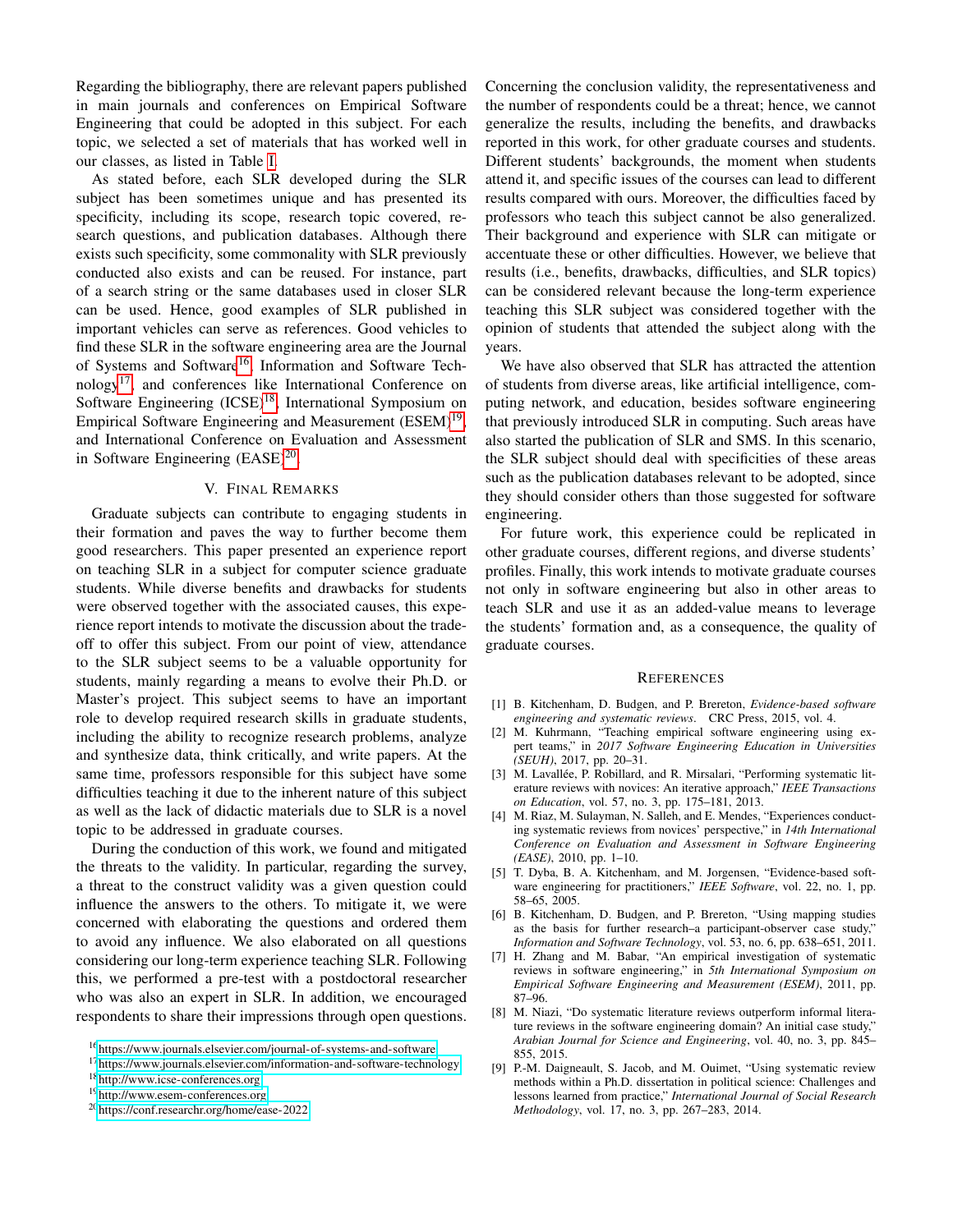<span id="page-8-22"></span>

|   | <b>Topic</b>        | <b>Learning Means</b>                  | <b>Number</b> | <b>Main Materials</b>                                                     |
|---|---------------------|----------------------------------------|---------------|---------------------------------------------------------------------------|
|   |                     |                                        | of Classes    |                                                                           |
|   | Theoretical foun-   | Expository class complemented with ex- | $1$ (of 16)   | SLR [1], SM [6], [40], traditional literature review [7], [25], grey-     |
|   | dation              | amples from the literature             |               | literature review [29], rapid review [26], multi-vocal literature review  |
|   |                     |                                        |               | $[27]$ , $[28]$ , and tertiary study $[30]$                               |
|   | SLR process         | Expository class complemented with ex- | $1$ (of 16)   | Procedures and guidelines to perform SLR [1]                              |
|   |                     | amples from the literature             |               |                                                                           |
| 3 | SLR planning        | Hands-on classes complemented with     | $5($ of 16)   | SLR planning [1]                                                          |
|   |                     | expository classes                     |               |                                                                           |
| 4 | SLR conduction      | Hands-on classes complemented with     | $3($ of 16)   | SLR conduction [1], snowballing [31]–[34]                                 |
|   |                     | expository classes                     |               |                                                                           |
| 5 | SLR analysis and    | Hands-on classes complemented with     | $2$ (of 16)   | SLR analysis and synthesis [1]                                            |
|   | synthesis           | expository classes                     |               |                                                                           |
| 6 | Threats to validity | Expository class                       | 1 (of 16)     | Identification, classification, and mitigation of threats to validity in  |
|   |                     |                                        |               | <b>SLR</b> [35]                                                           |
|   | SLR update          | Expository class complemented with ex- | $2($ of 16)   | When and how to update SLR [11]                                           |
|   |                     | amples from the literature             |               |                                                                           |
| 8 | Supporting tools    | Hands-on classes                       | 1 (of 16)     | Practical issues (e.g., configuration of the search string for databases' |
|   |                     |                                        |               | search engine) and hands-on class using tools such as Parsifal.           |

TABLE I ESSENTIAL TOPICS TO BE TAUGHT IN THE SLR SUBJECT

- <span id="page-8-0"></span>[10] L. Puljak and D. Sapunar, "Acceptance of a systematic review as a thesis: survey of biomedical doctoral programs in Europe," *Systematic Reviews*, vol. 6, no. 1, pp. 1–8, 2017.
- <span id="page-8-1"></span>[11] E. Mendes, C. Wohlin, K. Felizardo, and M. Kalinowski, "When to update systematic literature reviews in software engineering," *Journal of Systems and Software*, vol. 167, p. 110607, 2020.
- <span id="page-8-2"></span>[12] B. Oates and G. Capper, "Using systematic reviews and evidencebased software engineering with masters students," in *9th International Conference on Evaluation and Assessment in Software Engineering (EASE)*, 2009, pp. 1–8.
- <span id="page-8-3"></span>[13] B. Pejcinovic, "Development and uses of iterative systematic literature reviews in electrical engineering education," *Electrical and Computer Engineering Faculty Publications and Presentations*, vol. 327, no. 1, pp. 1–10, 2015.
- <span id="page-8-4"></span>[14] M. Borrego, M. Foster, and J. Froyd, "What is the state of the art of systematic review in engineering education?" *Journal of Engineering Education*, vol. 104, no. 2, pp. 212–242, 2015.
- <span id="page-8-5"></span>[15] J. Froyd, M. Foster, J. Martin, M. Borrego, H. Choe, and X. Chen, "Special session: Introduction to systematic reviews in engineering education research," in *IEEE Frontiers in Education Conference (FIE)*, 2015, pp. 1–3.
- <span id="page-8-6"></span>[16] B. Kitchenham and S. Pfleeger, "Personal opinion surveys," in *Guide to advanced empirical software engineering*. Springer, 2008, pp. 63–92.
- <span id="page-8-7"></span>[17] L. Cronbach, "Coefficient alpha and the internal structure of tests," *Psychometrika*, vol. 16, no. 3, pp. 297–334, 1951.
- <span id="page-8-8"></span>[18] C. Seaman, "Qualitative methods," in *Guide to Advanced Empirical Software Engineering*. Springer, 2008, pp. 35–62.
- <span id="page-8-9"></span>[19] A. Strauss and J. Corbin, *Basics of Qualitative Research: Techniques and Procedures for Developing Grounded Theory*, 2nd ed. SAGE Publications, 1998.
- <span id="page-8-10"></span>[20] J. Hermanowicz, "Faculty perceptions of their graduate education," *Higher Education*, vol. 72, no. 3, pp. 291–305, 2016.
- [21] E. Tarasova, O. Khatsrinova, G. Fakhretdinova, and A. Kaybiyaynen, "Project-based learning activities for engineering college students," *Advances in Intelligent Systems and Computing*, vol. 1329, pp. 253– 260, 2021.
- [22] P. Bravo and M. de la Rosa, "Research competences in university training [las competencias investigadoras en la formación universitaria],' *Universidad y Sociedad*, vol. 13, no. 1, pp. 17–25, 2021.
- <span id="page-8-11"></span>[23] S. Alhumoud, A. Alowisheq, and N. Altwairesh, "Teaching research methods for computer science students using virtual learning: A case study," in *12*th *International Conference on Computer Supported Education (CSEDU'20)*, vol. 1, 2020, pp. 518–522.
- <span id="page-8-12"></span>[24] T. V. Ribeiro, J. Massollar, and G. H. Travassos, "Challenges and pitfalls on surveying evidence in the software engineering technical literature: an exploratory study with novices," *Empirical Software Engineering*, vol. 23, no. 3, pp. 1594–1663, 2018.
- <span id="page-8-13"></span>[25] H. Zhang and M. Babar, "Systematic reviews in software engineer-

ing: An empirical investigation," *Information and Software Technology*, vol. 55, no. 7, pp. 1341–1354, 2013.

- <span id="page-8-14"></span>[26] S. Khangura, K. Konnyu, R. Cushman, J. Grimshaw, and D. Moher, "Evidence summaries: the evolution of a rapid review approach," *Systematic Reviews*, vol. 1, no. 10, pp. 1–9, 2012.
- <span id="page-8-15"></span>[27] V. Garousi, M. Felderer, and M. Mäntylä, "The need for multivocal literature reviews in software engineering: complementing systematic literature reviews with grey literature," in *20*th *International Conference on Evaluation and Assessment in Software Engineering (EASE)*, 2016, pp. 1–6.
- <span id="page-8-16"></span>[28] V. Garousi, M. Felderer, and M. Mäntylä, "Guidelines for including grey literature and conducting multivocal literature reviews in software engineering," *Information and Software Technology*, vol. 106, no. 1, pp. 101–121, 2019.
- <span id="page-8-17"></span>[29] ——, "Benefiting from the grey literature in software engineering research," in *Contemporary Empirical Methods in Software Engineering*, M. Felderer and G. Travassos, Eds. Springer, 2020, pp. 389–418.
- <span id="page-8-18"></span>[30] S. Imtiaz, M. Bano, N. Ikram, and M. Niazi, "A tertiary study: Experiences of conducting systematic literature reviews in software engineering," in *EASE*, 2013, p. 177–182.
- <span id="page-8-19"></span>[31] D. Badampudi, C. Wohlin, and K. Petersen, "Experiences from using snowballing and database searches in systematic literature studies,' in *19th International Conference on Evaluation and Assessment in Software Engineering (EASE)*, 2015, pp. 1–17.
- [32] S. Jalali and C. Wohlin, "Systematic literature studies: database searches vs. backward snowballing," in *6th International Symposium on Empirical Software Engineering and Measurement (ESEM)*, 2012, pp. 29–38.
- [33] C. Wohlin, "Guidelines for snowballing in systematic literature studies and a replication in software engineering," in *18th International Conference on Evaluation and Assessment in Software Engineering (EASE)*, 2014, p. 38.
- <span id="page-8-20"></span>[34] ——, "Second-generation systematic literature studies using snowballing," in  $20^{t\bar{h}}$  *International Conference on Evaluation and Assessment in Software Engineering (EASE'16)*, 2016, pp. 1–15.
- <span id="page-8-21"></span>[35] A. Ampatzoglou, S. Bibi, P. Avgeriou, M. Verbeek, and A. Chatzigeorgiou, "Identifying, categorizing and mitigating threats to validity in software engineering secondary studies," *Information and Software Technology*, vol. 106, pp. 201–230, 2019.
- <span id="page-8-23"></span>[36] A. Al-Zahrani, "From passive to active: The impact of the flipped classroom through social learning platforms on higher education students' creative thinking," *British Journal of Educational Technology*, vol. 46, no. 6, pp. 1133–1148, 2015.
- <span id="page-8-24"></span>[37] M. Urfa and G. Durak, "Implementation of the flipped classroom model in the scientific ethics course." *Journal of Education and e-Learning Research*, vol. 4, no. 3, pp. 108–117, 2017.
- <span id="page-8-25"></span>[38] C. Herreid, "Case studies in science - a novel method of science education," *Journal of College Science Teaching*, vol. 23, no. 4, pp. 221–229, 1994.